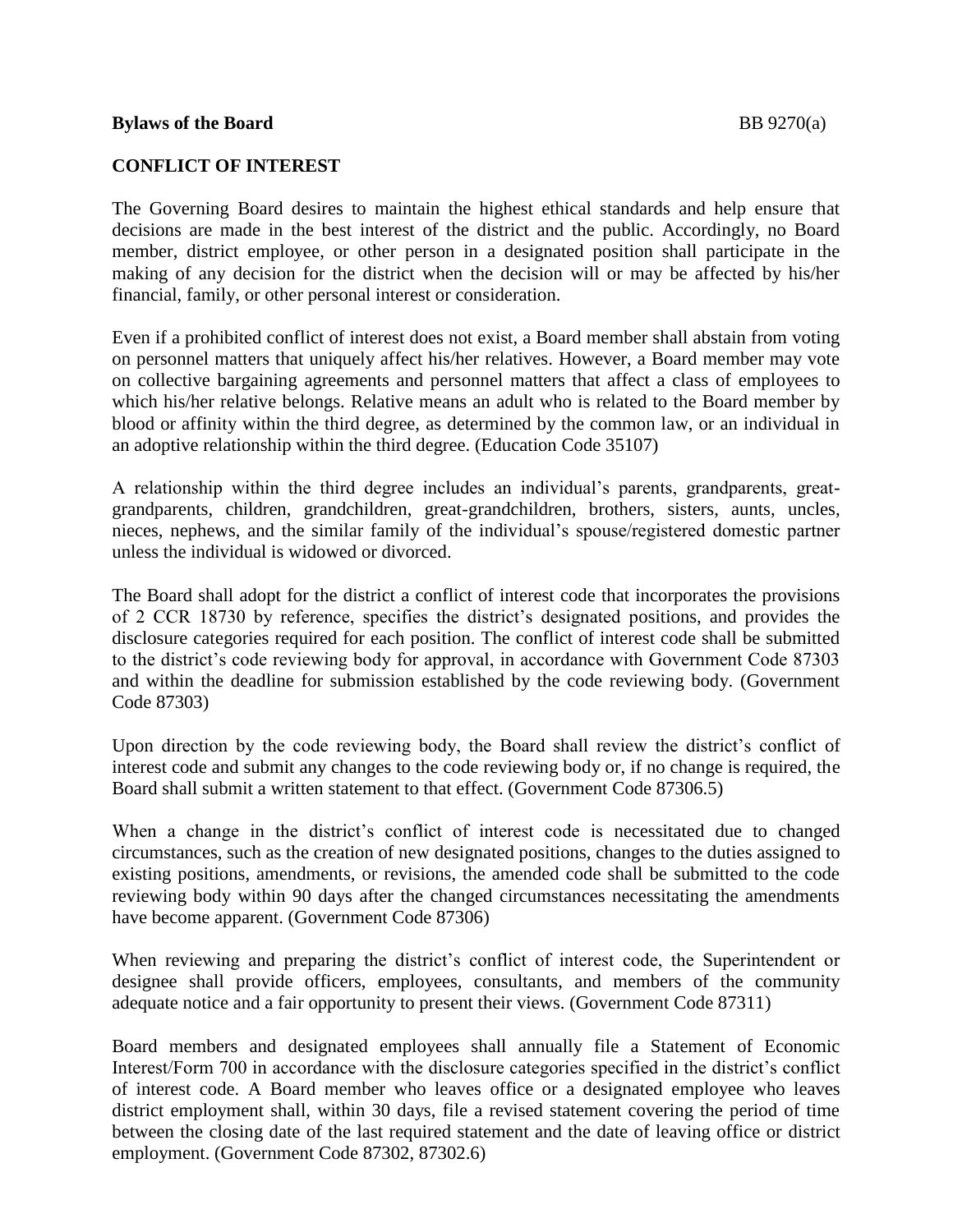#### **Conflict of Interest under the Political Reform Act**

A Board member, designated employee, or other person in a designated position shall not make, participate in making, or in any way use or attempt to use his/her official position to influence a governmental decision in which he/she knows or has reason to know that he/she has a disqualifying conflict of interest. A disqualifying conflict of interest exists if the decision will have a "reasonably foreseeable material financial effect," which is distinguishable from the effect on the public generally, on the Board member, designated employee, or other person in a designated position, his/her immediate family, or any financial interest described in 2 CCR 18700. (Government Code 87100, 87101, 87103; 2 CCR 18700-18707)

A Board member, designated employee, or other person in a designated position makes a governmental decision when he/she, acting within the authority of his/her office or position, authorizes or directs any action on a matter, votes or provides information or opinion on it, contacts or appears before a district official for the purpose of affecting the decision, or takes any other action specified in 2 CCR 18704.

However, a Board member shall participate in the making of a contract in which he/she has a financial interest if his/her participation is required by the rule of necessity or legally required participation pursuant to Government Code 87101 and 2 CCR 18705.

#### **Conflict of Interest under Government Code 1090 – Financial Interest in a Contract**

Board members, employees, or district consultants shall not be financially interested in any contract made by the Board on behalf of the district, including in the development, preliminary discussions, negotiations, compromises, planning, reasoning, and specifications and solicitations for bids. If a Board member has a financial interest in a contract made by the Board, the contract is void. (Government Code 1090)

A Board member shall not be considered to be financially interested in a contract in which he/she has only a "remote interest," as specified in Government Code 1091, if the interest is disclosed during a Board meeting and noted in the official Board minutes. The affected Board member shall not vote or debate on the matter or attempt to influence any other Board member or district official to enter into the contract. (Government Code 1091)

In addition, a Board member shall not be considered to be financially interested in a contract in which his/her interest is a "noninterest" as defined in Government Code 1091.5. Noninterest includes a Board member's interest in being reimbursed for his/her actual necessary expenses incurred in the performance of his/her official duties, in the employment of his/her spouse/registered domestic partner who has been a district employee for at least one year prior to the Board member's election or appointment, or in any other applicable circumstance specified in Government Code 1091.5.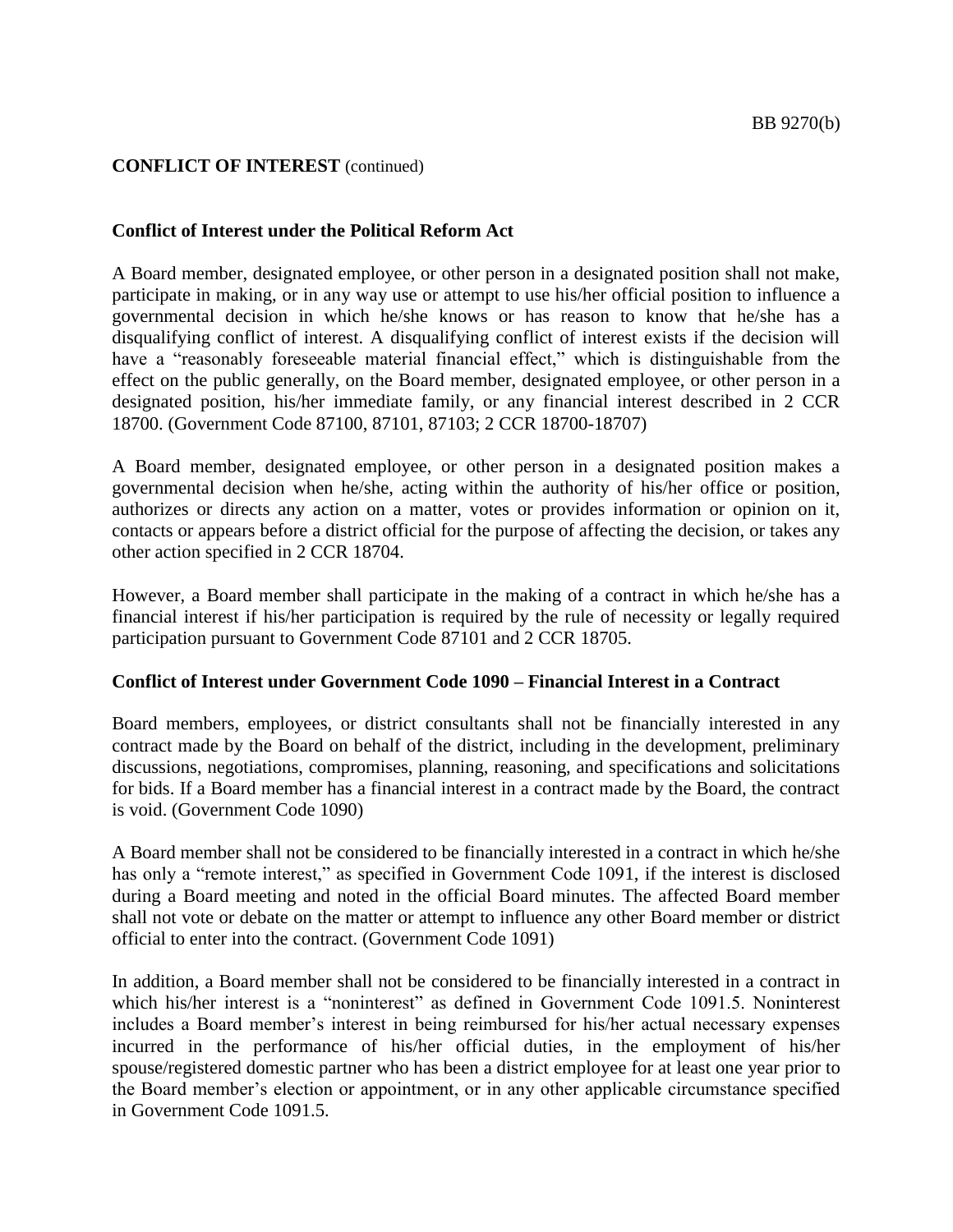#### **Common Law Doctrine Against Conflict of Interest**

A Board member shall abstain from any official action in which his/her private or personal interest may conflict with his/her official duties.

#### **Incompatible Offices and Activities**

Board members shall not engage in any employment or activity or hold any office which is inconsistent with, incompatible with, in conflict with, or inimical to the Board member's duties as an officer of the district. (Government Code 1099, 1126)

#### **Gifts**

Board members and designated employees may accept gifts only under the conditions and limitations specified in Government Code 89503 and 2 CCR 18730.

The limitation on gifts does not apply to wedding gifts and gifts exchanged between individuals on birthdays, holidays, and other similar occasions, provided that the gifts exchanged are not substantially disproportionate in value. (Government Code 89503)

In addition, the limitation on gifts does not apply to informational materials such as books, reports, pamphlets, calendars, and periodicals. (Government Code 82028)

Gifts of travel and related lodging and subsistence shall be subject to the current gift limitation, except when: (Government Code 89506)

- 1. The travel is in connection with a speech given by a Board member or designated employee, provided the lodging and subsistence expenses are limited to the day immediately preceding, the day of, and the day immediately following the speech and the travel is within the United States.
- 2. The travel is provided by a person or agency specified in Government Code 89506, including a government, governmental agency or authority, bona fide public or private educational institution, as defined in Revenue and Taxation Code 203, or nonprofit organization exempt from taxation under section  $501(c)(3)$  of the Internal Revenue Code.

Gifts of travel exempted from the gift limitation, as described in items #1 and #2 above, shall nevertheless be reportable on the recipient's Statement of Economic Interest/Form 700 as required by law.

A gift of travel does not include travel provided by the district for Board members and designated employees. (Government Code 89506)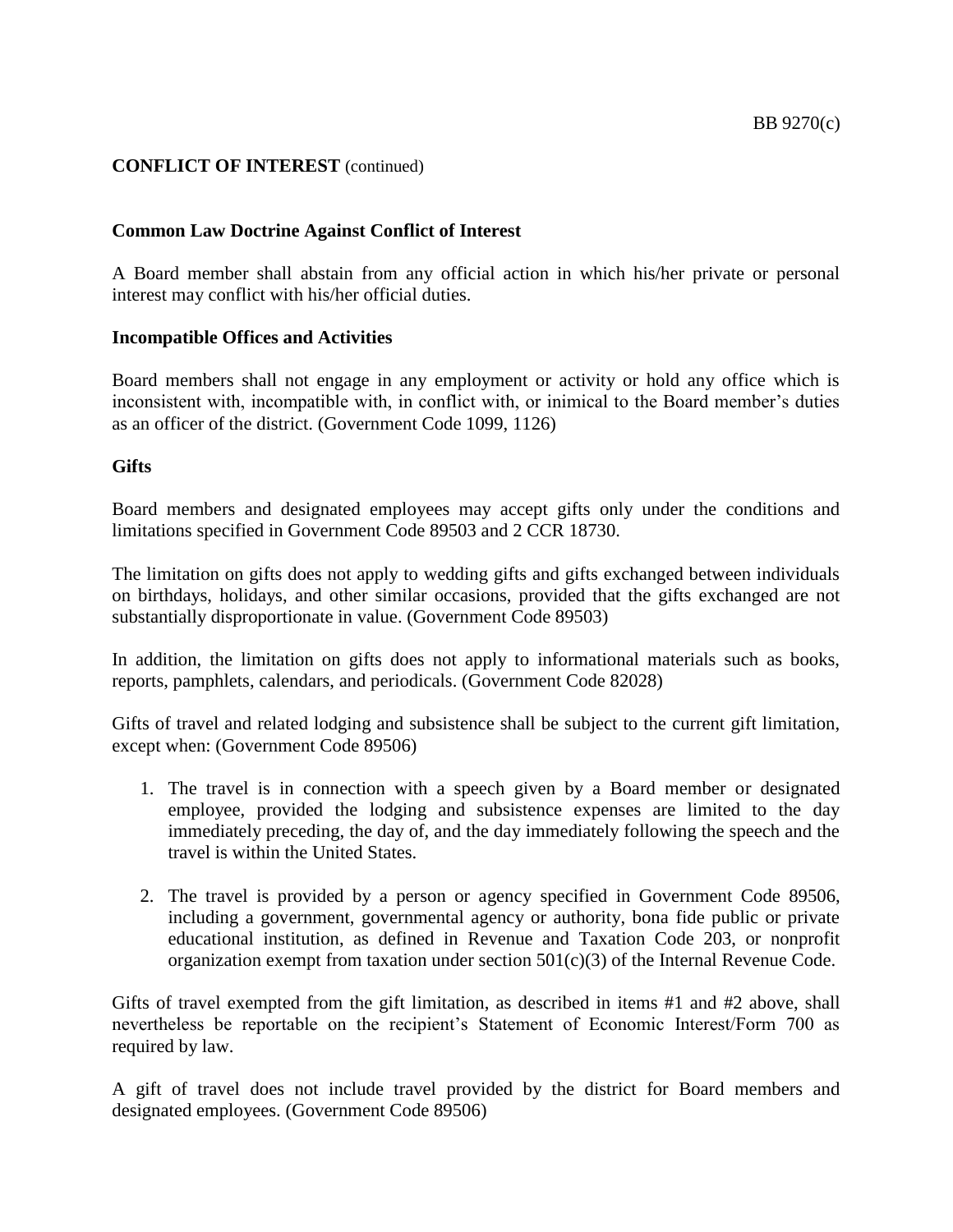#### **Honoria**

Board members and designated employees shall not accept any honorarium, which is defined as any payment made in consideration for any speech given, article published, or attendance at any public or private conference, convention, meeting, social event, meal, or like gathering. (Government Code 89501, 89502)

The term honorarium does not include: (Government Code 89501)

- 1. Earned income for personal services customarily provided in connection with a bona fide business, trade, or profession, unless the sole or predominant activity of the business, trade, or profession is making speeches
- 2. Any honorarium which is not used and, within 30 days after receipt, is either returned to the donor or delivered to the district for donation into the general fund without being claimed as a deduction from income for tax purposes

**Policy Reference Disclaimer:** These references are not intended to be part of the policy itself, nor do they indicate the basis or authority for the board to enact this policy. Instead, they are provided as additional resources for those interested in the subject matter of the policy.

| <b>State References</b> | <b>Description</b>                                                |
|-------------------------|-------------------------------------------------------------------|
| 2 CCR 18110-18997       | Regulations of the Fair Political Practices Commission            |
| 2 CCR 18700-18760       | <b>Conflicts of Interest</b>                                      |
| 2 CCR 18722-18740       | Disclosure of Interests                                           |
| 2 CCR 18753-18756       | Conflict of interest codes                                        |
| Ed. Code 1006           | Qualifications for holding office, county board of education      |
| Ed. Code 35107          | School district employees                                         |
| Ed. Code 35230-35240    | Corrupt practices                                                 |
| Ed. Code 35233          | Prohibitions applicable to members of governing boards            |
| Ed. Code 41000-41003    | Moneys received by school districts                               |
| Ed. Code 41015          | <b>Investments</b>                                                |
| Fam. Code 297.5         | Rights, protections, and benefits of registered domestic partners |
| Gov. Code 1090-1099     | Prohibitions applicable to specified officers                     |
| Gov. Code 1125-1129     | Incompatible activities                                           |
| Gov. Code 81000-91014   | Political Reform Act of 1974                                      |
| Gov. Code 82011         | Code reviewing body                                               |
| Gov. Code 82019         | Definition, designated employee                                   |
| Gov. Code 82028         | Definition, gift                                                  |
| Gov. Code 82030         | Definition, income                                                |
| Gov. Code 82033         | Definition, interest in real property                             |
| Gov. Code 82034         | Definition, investment                                            |
| Gov. Code 87100-87103.6 | General prohibitions                                              |
| Gov. Code 87200-87210   | <b>Disclosure</b>                                                 |
| Gov. Code 87300-87313   | Conflict of interest code                                         |
| Gov. Code 87500         | Statement of economic interests                                   |
| Gov. Code 89501-89503   | Honoraria and gifts                                               |
| Gov. Code 89506         | Ethics; travel                                                    |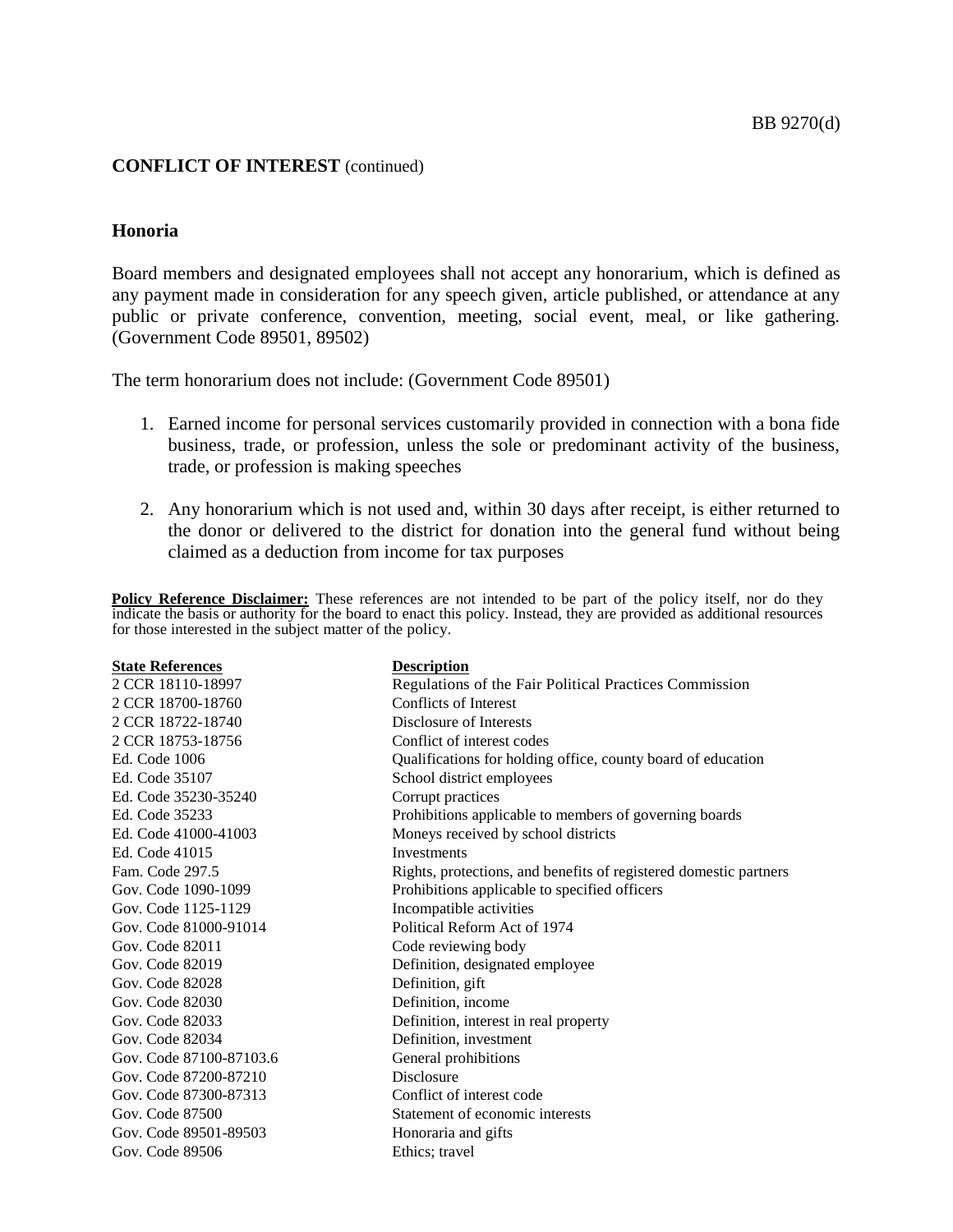| Gov. Code 91000-91014                      | Enforcement                                                           |
|--------------------------------------------|-----------------------------------------------------------------------|
| Pen. Code 85-88                            | <b>Bribes</b>                                                         |
| Rev. & Tax Code 203                        | Taxable and exempt property – colleges                                |
|                                            |                                                                       |
| <b>Management Resources References</b>     | <b>Description</b>                                                    |
| <b>Attorney General Opinion</b>            | 63 Ops.Cal.Atty.Gen. 868 (1980)                                       |
| <b>Attorney General Opinion</b>            | 65 Ops.Cal.Atty.Gen. 606 (1982)                                       |
| <b>Attorney General Opinion</b>            | 68 Ops.Cal.Atty.Gen. 171 (1985)                                       |
| <b>Attorney General Opinion</b>            | 69 Ops.Cal.Atty.Gen. 255 (1986)                                       |
| <b>Attorney General Opinion</b>            | 80 Ops.Cal.Atty.Gen. 320 (1997)                                       |
| <b>Attorney General Opinion</b>            | 81 Ops.Cal.Atty.Gen. 327 (1998)                                       |
| <b>Attorney General Opinion</b>            | 82 Ops.Cal.Atty.Gen. 83 (1999)                                        |
| <b>Attorney General Opinion</b>            | 85 Ops.Cal.Atty.Gen. 60 (2002)                                        |
| <b>Attorney General Opinion</b>            | 86 Ops.Cal.Atty.Gen. 138 (2003)                                       |
| <b>Attorney General Opinion</b>            | 89 Ops.Cal.Atty.Gen. 217 (2006)                                       |
| <b>Attorney General Opinion</b>            | 92 Ops.Cal.Atty.Gen. 19 (2009)                                        |
| <b>Attorney General Opinion</b>            | 92 Ops.Cal.Atty.Gen. 26 (2009)                                        |
| <b>Court Decision</b>                      | Davis v. Fresno Unified School District (2015) 237 Cal.App.4th 261    |
| <b>Court Decision</b>                      | Klistoff v. Superior Court, (2007) 157 Cal.App.4th 469                |
| <b>Court Decision</b>                      | Kunec v. Brea Redevelopment Agency, (1997) 55 Cal.App.4th 511         |
| <b>Court Decision</b>                      | McGee v. Balfour Beatty Construction, LLC, et al. (4/12/16. No.       |
|                                            | B262850)                                                              |
| <b>Court Decision</b>                      | Thorpe v. Long Beach Community College District, (2000) 83            |
|                                            | Cal.App. $4th$ 655                                                    |
| <b>CSBA</b> Publication                    | Conflict of Interest: Overview of Key Issues for Governing Board      |
|                                            | Members, Fact Sheet, July 2010                                        |
| <b>Fair Political Practices Commission</b> | Can I Vote? A Basic Overview of Public Officials' Obligations Under   |
|                                            | the Conflict-of-Interest Rules, 2005                                  |
| <b>Institute For Local Government</b>      | Understanding the Basics of Public Service Ethics: Personal Financial |
|                                            | Gain Laws, 2009                                                       |
| Institute for Local Government             | Understanding the Basics of Public Service Ethics; Transparency Laws, |
|                                            | 2009                                                                  |
| Website                                    | <b>Institute for Local Government</b>                                 |
| Website                                    | <b>Fair Political Practices Commission</b>                            |
| Website                                    | <b>CSBA</b>                                                           |
|                                            |                                                                       |
| <b>Cross References</b>                    | <b>Description</b>                                                    |
| 1340                                       | <b>Access To District Records</b>                                     |
| 1700                                       | Relations Between Private Industry And The Schools                    |
| 3230                                       | <b>Federal Grant Funds</b>                                            |
| 3300                                       | <b>Expenditures And Purchases</b>                                     |
| 3311                                       | <b>Bids</b>                                                           |
| 3430                                       | Investing                                                             |
| 3470                                       | Debt Issuance And Management                                          |
| 3600                                       | Consultants                                                           |
| 4112.8                                     | <b>Employment Of Relatives</b>                                        |
| 4117.2                                     | Resignation                                                           |
|                                            |                                                                       |

- 
- 4136 Nonschool Employment 4212.8 Employment Of Relatives
	-
- 4217.2 Resignation<br>4236 Nonschool E Nonschool Employment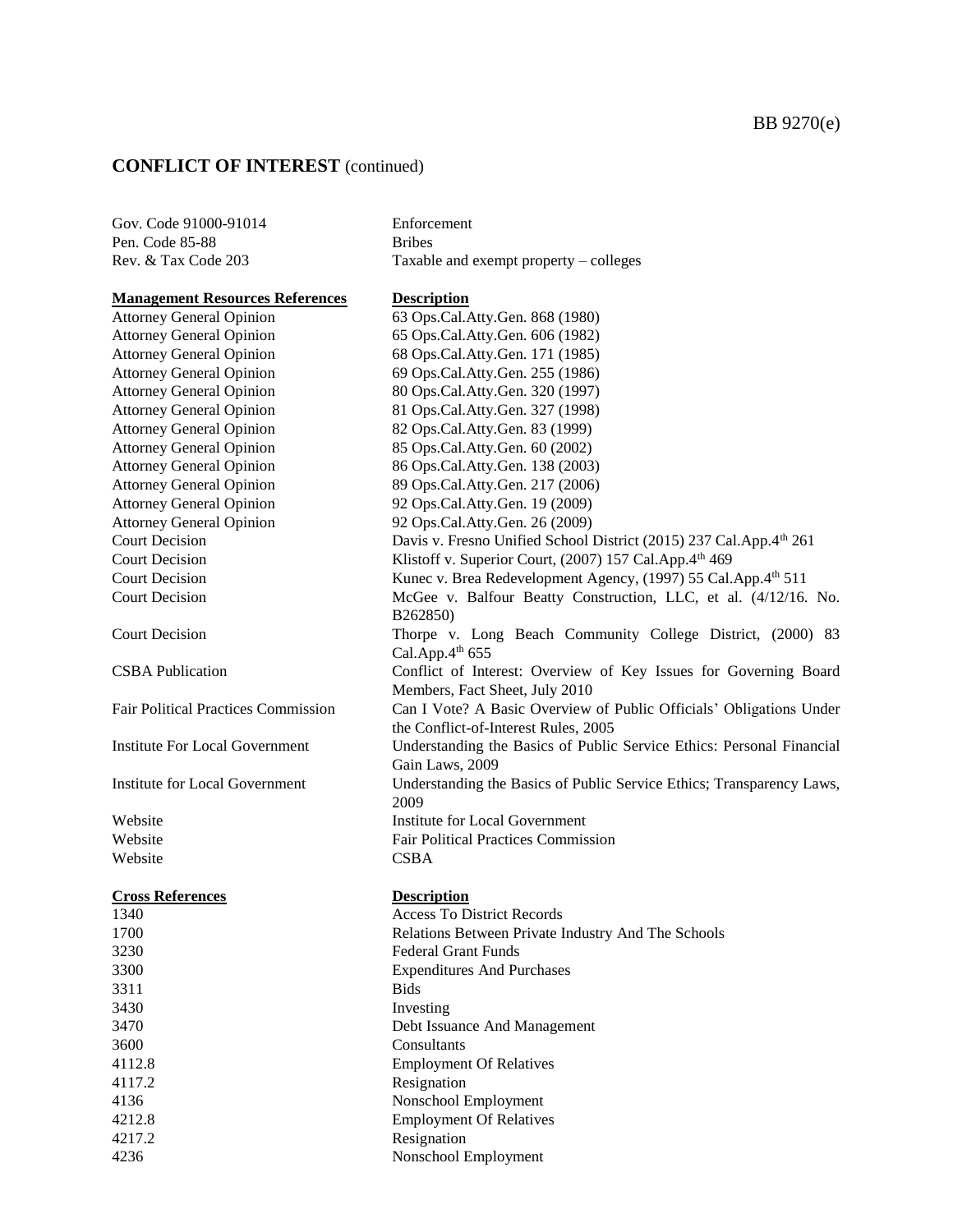# BB 9270(f)

# **CONFLICT OF INTEREST** (continued)

| 4312.8        | <b>Employment Of Relatives</b>                      |
|---------------|-----------------------------------------------------|
| 4317.2        | Resignation                                         |
| 4336          | Nonschool Employment                                |
| 6161.1        | Selection And Evaluation Of Instructional Materials |
| $6161.1-E(1)$ | Selection And Evaluation Of Instructional Materials |
| 7140          | Architectural And Engineering Services              |
| 7214          | <b>General Obligation Bonds</b>                     |
| 9000          | Role Of The Board                                   |
| 9005          | Governance Standards                                |
| 9140          | <b>Board Representatives</b>                        |
| 9200          | Limits Of Board Member Authority                    |
| 9220          | <b>Governing Board Elections</b>                    |
| 9222          | Resignation                                         |
| 9230          | Orientation                                         |
| 9320          | Meetings And Notices                                |
| 9321          | <b>Closed Session</b>                               |
| $9321-E(1)$   | <b>Closed Session</b>                               |
| $9321-E(2)$   | <b>Closed Session</b>                               |
| 9323          | Meeting Conduct                                     |

Bylaw adopted: September 10, 2002 Revised: February 1, 2022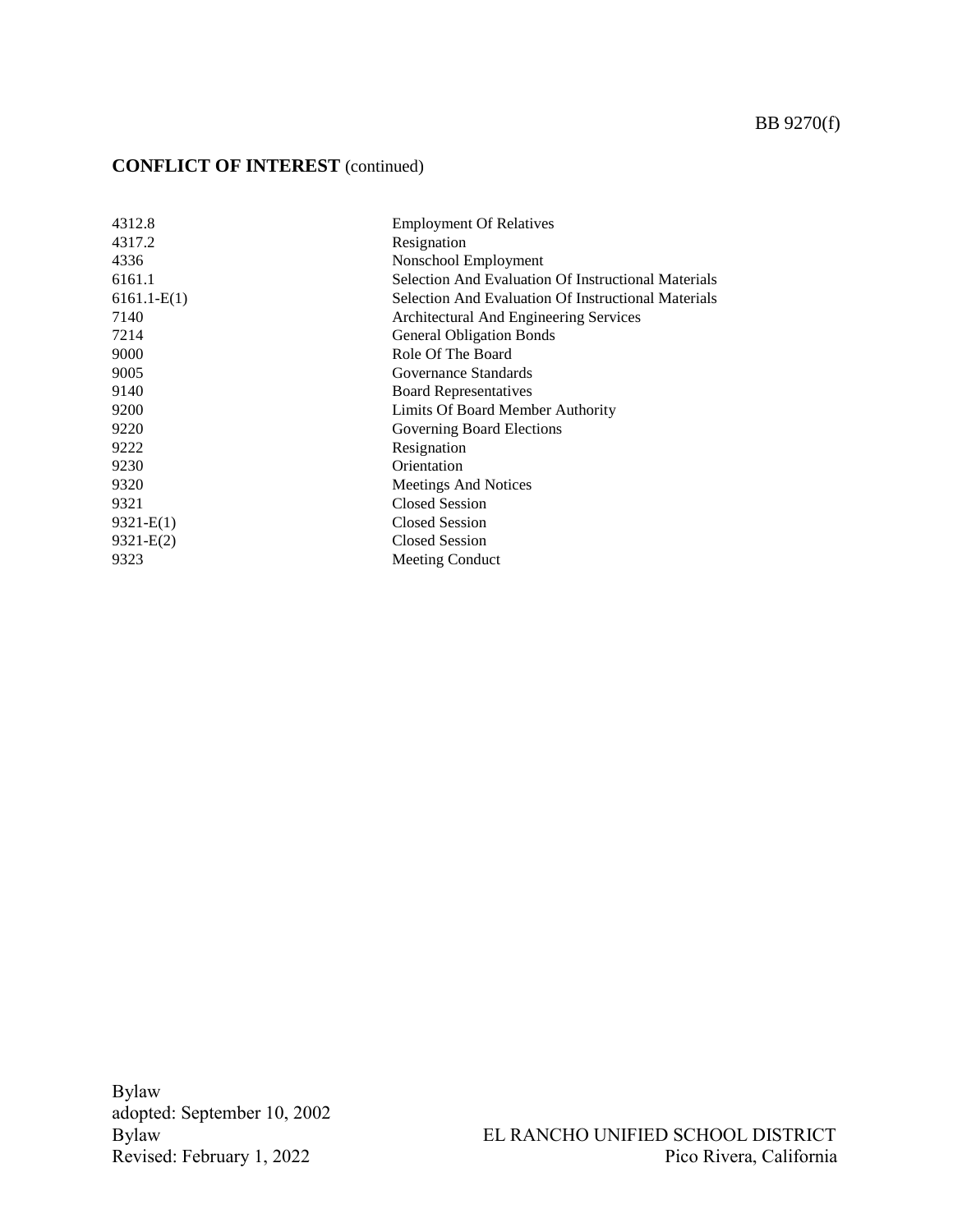#### **CONFLICT OF INTEREST**

#### **RESOLUTION ADOPTING A CONFLICT OF INTEREST CODE**

WHEREAS, the Political Reform Act, Government Code 87300-87313, requires each public agency in California to adopt a conflict of interest code; and

WHEREAS, the Governing Board of the El Rancho Unified School District has previously adopted a local conflict of interest code; and

WHEREAS, past and future amendments to the Political Reform Act and implementing regulations may require conforming amendments to be made to the district's conflict of interest code; and

WHEREAS, a regulation adopted by the Fair Political Practices Commission, 2 CCR 18730, provides that incorporation by reference of the terms of that regulation, along with an agencyspecific appendix designating positions and disclosure categories shall constitute the adoption and amendment of a conflict of interest code in conformance with Government Code 87300 and 87306; and

WHEREAS, the El Rancho Unified School District has recently reviewed its positions, and the duties of each position, and has determined that (changes/no changes) to the current conflict of interest code are necessary; and

WHEREAS, any earlier resolutions, bylaws, and/or appendices containing the district's conflict of interest code shall be rescinded and superseded by this resolution and Appendix; and

NOW THEREFORE BE IT RESOLVED that the El Rancho Unified School District Governing Board adopts the following Conflict of Interest Code including its Appendix of Designated Employees and Disclosure Categories.

PASSED AND ADOPTED THIS \_\_\_\_\_\_ day of \_\_\_\_\_\_\_\_\_, \_\_\_\_\_\_\_\_ at a meeting, by the following vote:

AYES: NOES: ABSENT:

\_\_\_\_\_\_\_\_\_\_\_\_\_\_\_\_\_\_\_\_\_\_\_\_\_\_\_\_\_\_\_\_\_\_\_\_\_\_\_\_\_\_\_\_\_\_\_\_\_\_\_\_

Attest:

Secretary/President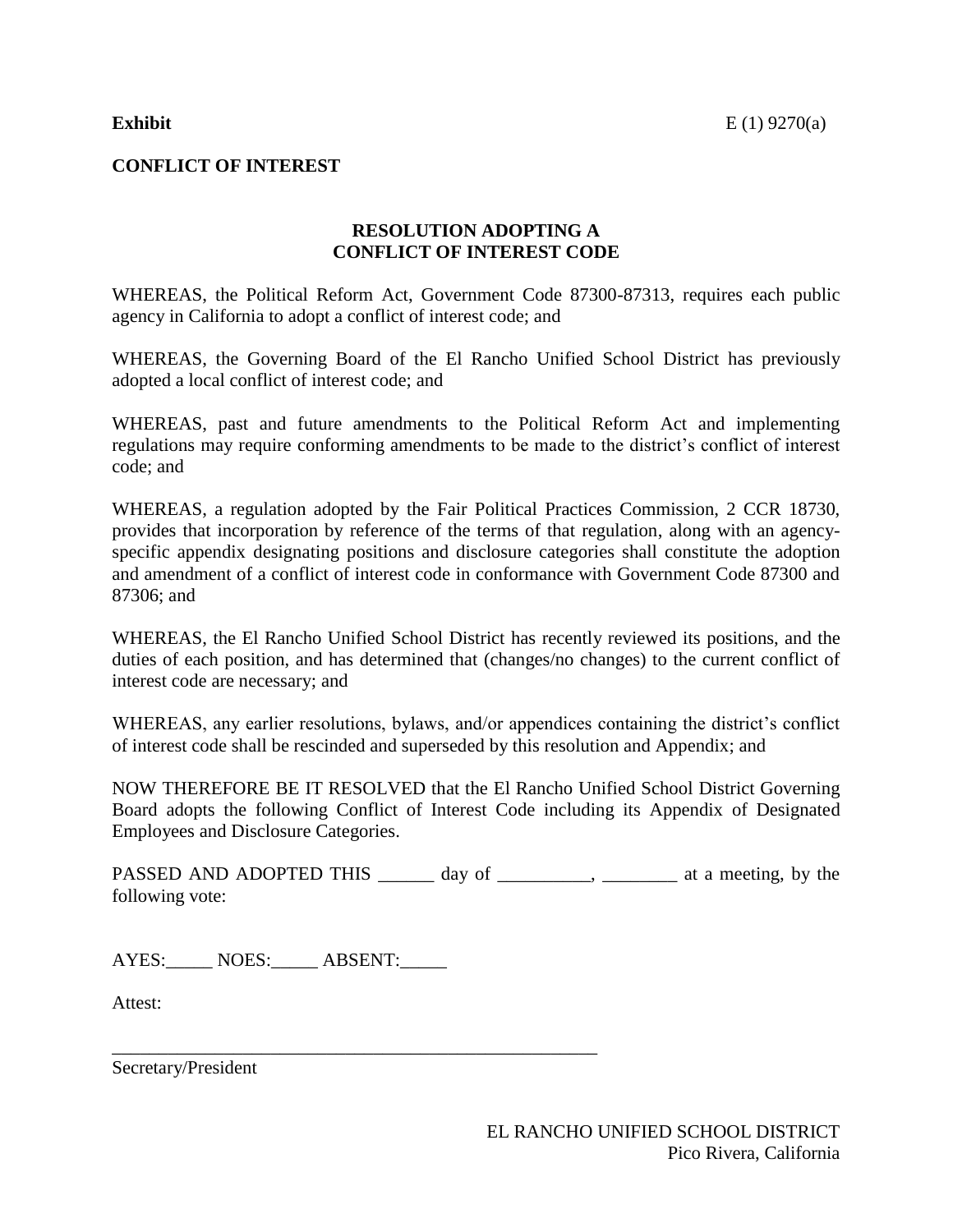### **Conflict of Interest Code of the**

### **EL RANCHO UNIFIED SCHOOL DISTRICT**

#### Incorporation of FPPC Regulation 18730 (2 California Code of Regulations, Section 18730) by Reference

The Political Reform Act (Government Code Section 81000, *et seq.*) requires state and local government agencies to adopt and promulgate conflict of interest codes. The Fair Political Practices Commission has adopted a regulation (2 Cal. Code of Regs. 18730), which contains the terms of a standard conflict of interest code. After public notice and hearing, it may be amended by the Fair Political Practices Commission to conform to amendments in the Political Reform Act. Therefore, the terms of 2 California Code of Regulations Section 18730, and any amendments to it duly adopted by the Fair Political Practices Commission, are hereby incorporated into the conflict of interest code of this agency by reference. This regulation and the attached Appendices (or Exhibits) designating officials and employees and establishing economic disclosure categories shall constitute the conflict of interest code of this agency.

Place of Filing of Statements of Economic Interests

All officials and employees required to submit a statement of economic interests shall file their statements with the agency head, or his or her designee. The agency shall make and retain a copy of all statements filed by its Governing Board Members, and the Superintendent, and forward the originals of such statements to the Executive Office of the Board of Supervisors of Los Angeles County.

The agency shall retain the originals of statements for all other Designated Positions named in the agency's conflict of interest code. All retained statements, original or copied, shall be available for public inspection and reproduction (Gov. Code Section 81008).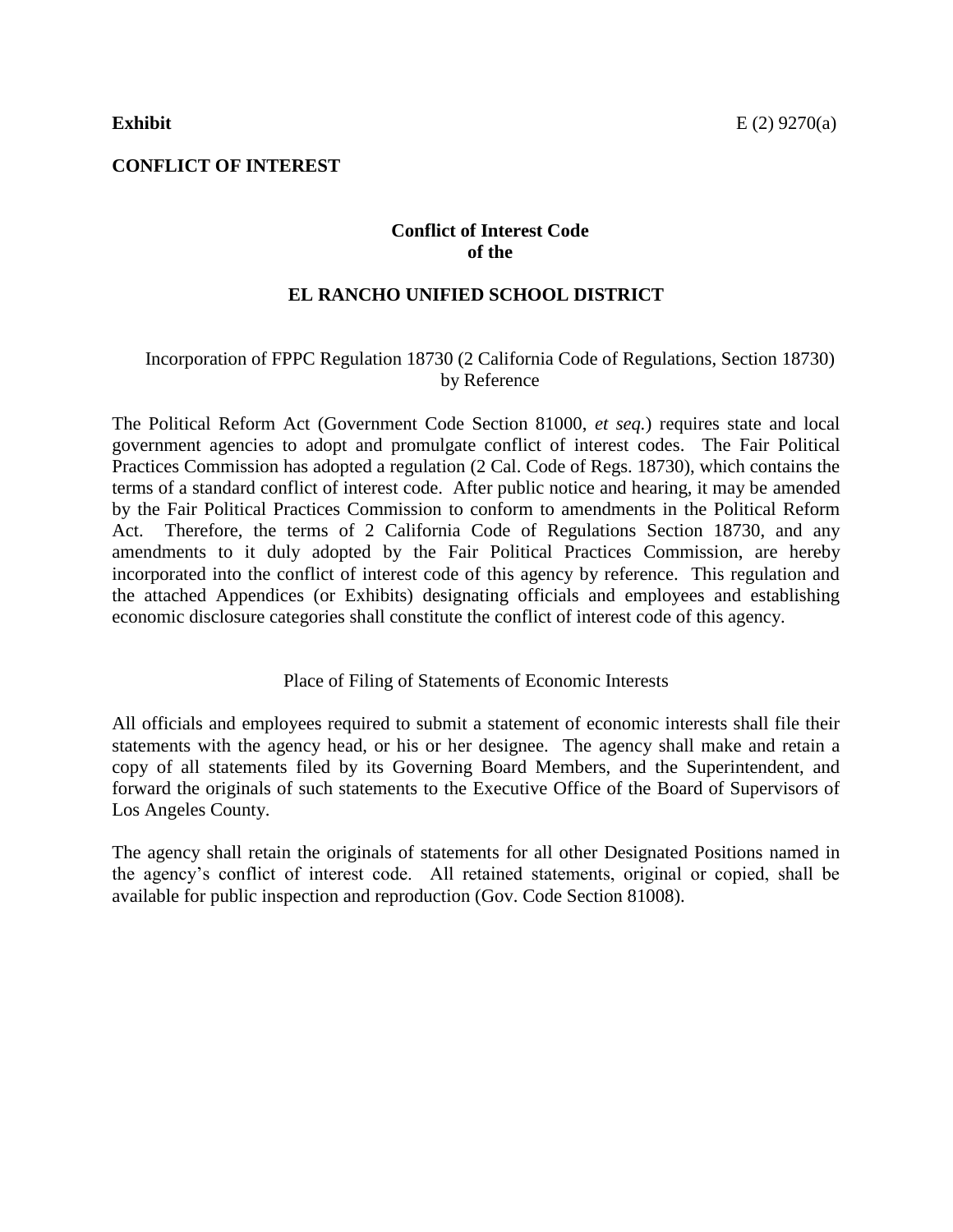# **EL RANCHO UNIFIED SCHOOL DISTRICT EXHIBIT "A"**

#### **CATEGORY 1**

Persons in this category shall disclose all interest in real property within the jurisdiction. Real property shall be deemed to be within the jurisdiction if the property or any part of it is located within or not more than two miles outside the boundaries of the jurisdiction or within two miles of any land owned or used by the agency.

Persons are not required to disclose a residence, such as a home or vacation cabin, used exclusively as a personal residence; however, a residence in which a person rents out a room or for which a person claims a business deduction may be reportable.

#### **CATEGORY 2**

Persons in this category shall disclose all investments and business positions.

#### **CATEGORY 3**

Persons in this category shall disclose all income (including gifts, loans and travel payments) and business positions.

#### **CATEGORY 4**

Persons in this category shall disclose all business positions, investments in, or income (including gifts, loans and travel payments) received from business entities that manufacture, provide or sell services and/or supplies of a type utilized by the agency and associated with the job assignment of designated positions assigned to this disclosure category.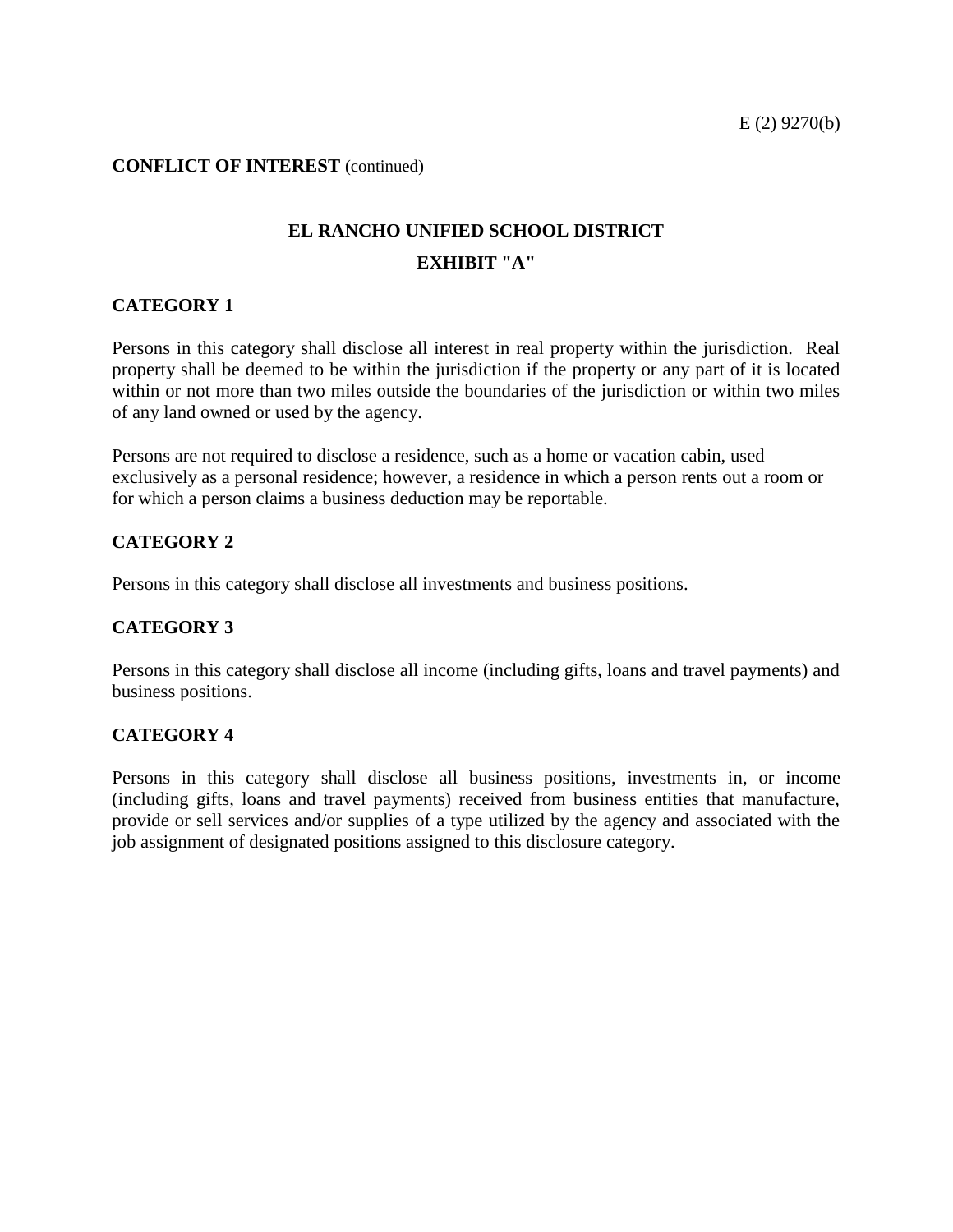## **EL RANCHO UNIFIED SCHOOL DISTRICT**

### **EXHIBIT "B"**

| <b>Designated Positions</b>                           | <b>Disclosure Categories</b> |
|-------------------------------------------------------|------------------------------|
| Governing Board Member                                | 1, 2, 3                      |
| Superintendent                                        | 1, 2, 3                      |
| Director, Elementary Education                        | $\overline{4}$               |
| Director, Secondary Education                         | $\overline{4}$               |
| Director, Human Resources                             | 2, 3                         |
| <b>Chief Business Officer</b>                         | 1, 2, 3                      |
| Director, Early Learning Program                      | $\overline{4}$               |
| Director, Special Education                           | $\overline{4}$               |
| Director, Food Services                               | $\overline{4}$               |
| Director, Purchasing and Warehousing                  | 1, 2, 3                      |
| Director, Information Technology                      | $\overline{4}$               |
| Director of Maintenance & Operations                  | $\overline{4}$               |
| Director, Student Support Services                    | $\overline{4}$               |
| <b>Assistant Director, Maintenance and Operations</b> | $\overline{4}$               |
| <b>Facilities Project Manager</b>                     | 1, 4                         |
| Consultants/New Positions*                            |                              |